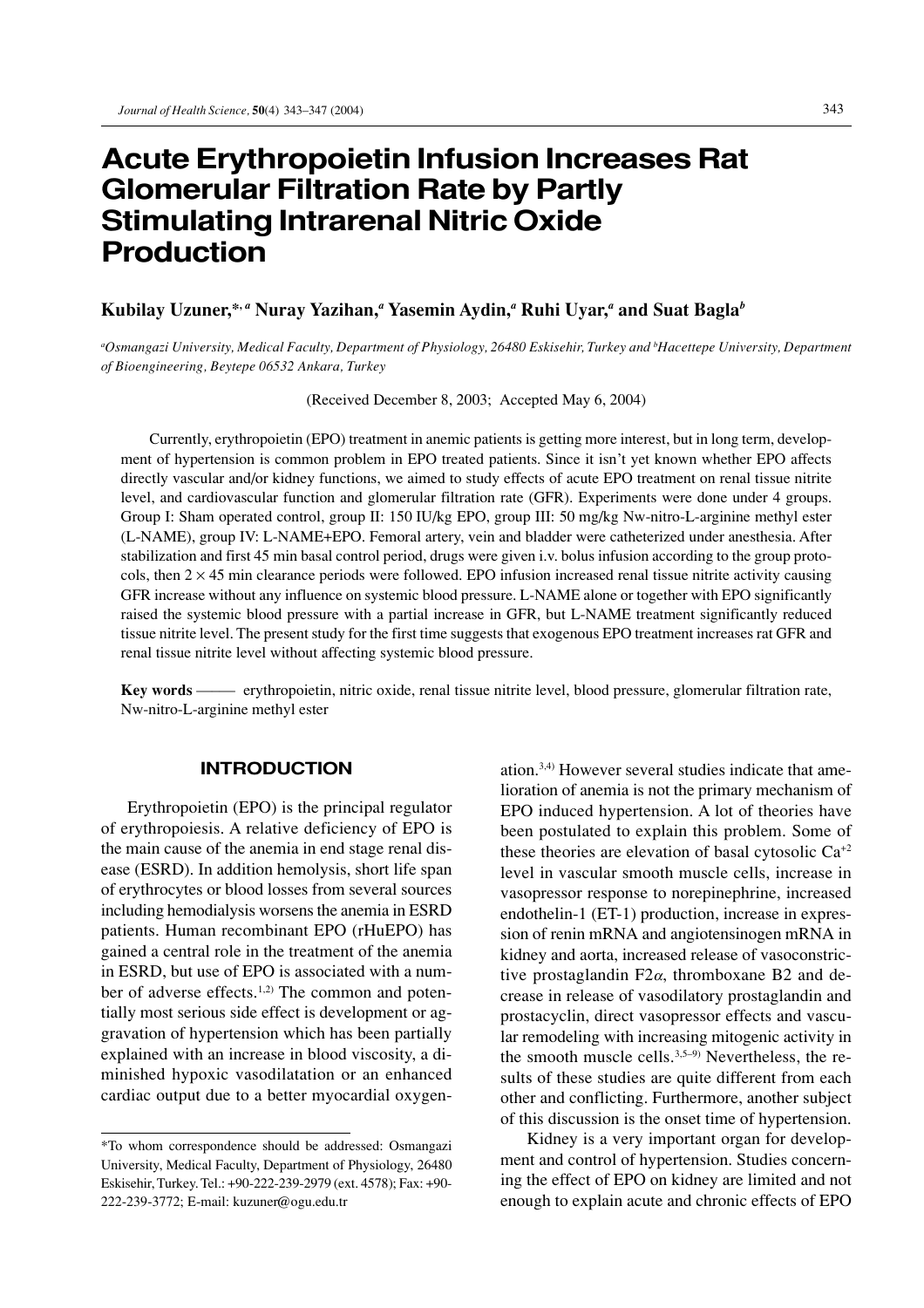treatment on renal functions. In this study we tried to explore the acute effects of EPO infusion on the cardio-renal system and the role of nitric oxide in the rat kidney.

### **MATERIALS AND METHODS**

Thirty six  $(n = 9$  for each group) Sprague Dawley rats, weighing 250–300 g were used in the present study. The rats were provided by Osmangazi University Experimental and Medical Research Center and the experimental protocol was approved by the university ethical committee of animal studies.

Experiments were done in four groups. 1: Sham operated control, 2: 150 IU/kg rHuEPO (Eprex, SantaFarma), 3: 50 mg/kg Nw-nitro-L-arginine methyl ester (L-NAME) (Sigma, St. Louis, U.S.A.) and 4: EPO+L-NAME i.v. infused group.

The animals were anesthetized with thiopental (40 mg/kg, i.p.) and placed prone position on a warmed surgical plate to maintain body temperature at  $37 \pm 0.5$ °C throughout the procedure. Surgical area was disinfected with betadine solution. The femoral artery and vein were catheterized with PE50 cannula and femoral artery was used to monitorize the direct blood pressure parameters as intraarterial systolic pressure (SP), diastolic pressure (DP), mean arterial pressure (MAP) and heart rate (HR) *via* a pressure transducer connected to a data acquisition system (Biopac-USA, Santa Barbara, U.S.A.). The femoral vein was used for infusion of drugs and fluid supply. After an abdominal incision, urinary bladder was catheterized with PE100 cannula for timed urine collection. Continuous infusion of 3% creatinine in saline at a rate of  $25 \mu$ l/min performed throughout the experiments. The experiments were done in three consecutive 45 min durations. After 30 min stabilization period following surgical procedures, the first 45 min clearance time was considered as basal control. The second and the third 45 min periods were drug exposure times of the groups. At the end of each period, 0.2 ml blood was withdrawn, the timed urine samples were collected for the clearance measurements and blood pressure parameters were recorded. The drugs or the same volume of SF were given by i.v. injection at the beginning of the second period according to the group protocol. The blood samples were centrifuged at 4000 rpm, 4°C for 10 min. The serum were removed and used for measurement of creatinine clearance which was used for estimation of glomerular filtration rate (GFR).



**Fig. 1.** Time Dependent Changes in MAP

Data were given as mean  $\pm$  standart errors (S.E.). (a) Represents the difference between the control and L-NAME, L-NAME+EPO groups  $(p < 0.001)$ .

The stable nitric oxide (NO) end product, nitrite was quantitated in plasma and renal tissue. Nitrite level was measured by Griess reaction. Tissue samples were homogenized in 0.1 M PBS ( $pH = 7.4$ ) and centrifuged. Supernatants were diluted and used for nitrite measurement. $10)$  The same procedure was applied to the plasma samples.

One way analysis of variance (ANOVA) and Tukey analysis were applied for comparisons among the groups. Results are given as mean (standard error and  $p < 0.05$  is accepted as statistically significant.

#### **RESULTS**

#### **Acute Effects of EPO on Blood Pressure**

Acute injection of 150 IU/kg EPO alone did not cause significant changes in systemic blood pressure parameters of SP, DP and HR (data not shown), but inhibition of NO synthesis with L-NAME or L-NAME+EPO infusion increased blood pressure (*p* < 0.001). Measurements of MAP obtained with bolus injection of EPO and L-NAME are shown in Fig. 1.

#### **Effects of EPO Infusion on Urine Excretion and GFR**

L-NAME infusion resulted in prominent diuresis which increased with time  $(p < 0.001)$ . Similar increase was seen in L-NAME+EPO group (Fig. 2). EPO infusion also caused increase in urine volume but it was not as much as in L-NAME group  $(p < 0.05)$ . Pressure diuresis was prominent in L-NAME treated groups. EPO increased rat urine flow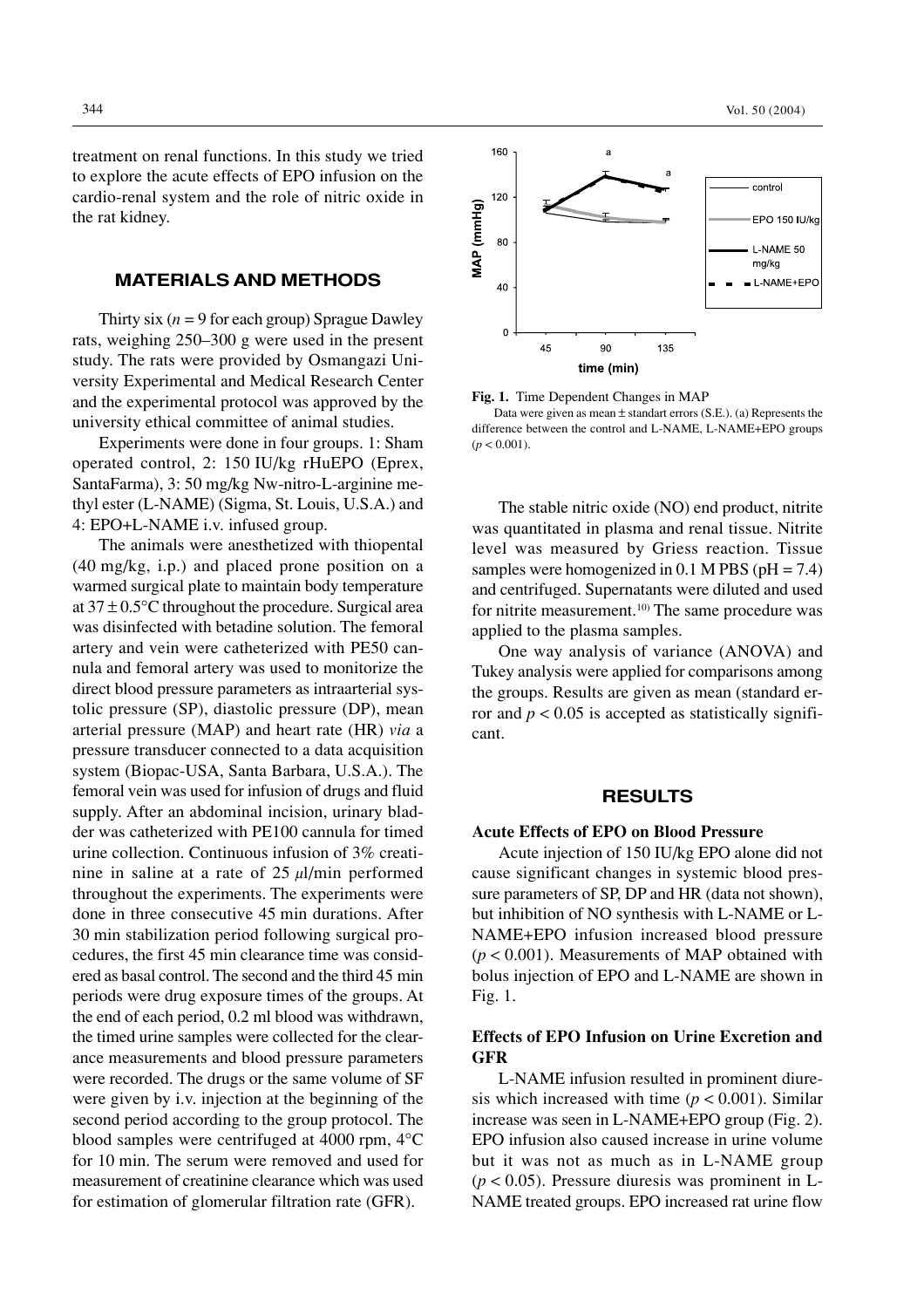

**Fig. 2.** Urine Volume Changes with Time

Data were given as mean  $\pm$  S.E. (b) Represents the difference between the control and EPO groups  $(p < 0.05)$ . (c) Represents the difference between the control and L-NAME+EPO groups ( $p < 0.001$ ). (d) Represents the difference between the control and L-NAME groups  $(p < 0.001)$ .

rate without affecting renal perfusion pressure.

GFR was increased significantly after EPO injection alone without changing renal perfusion pressure. L-NAME or L-NAME+EPO infusions were also increased GFR (Fig. 3) with a significant elevation of renal perfusion pressure  $(p < 0.001)$ .

#### **Renal Tissue Nitrite Levels**

There was no difference between plasma nitrite levels of the groups (Data not shown). EPO infusion increased renal tissue nitrite level when compared to the control ( $p < 0.05$ ). In the L-NAME or L-NAME+EPO infused groups we found decreased nitrite production in renal tissue (Table 1).

#### **DISCUSSION**

Blood pressure regulation under physiologic and pathophysiologic conditions has been attracting many researchers for many years, because of severe effects of blood pressure disorders including hypertension on human health. Since development of hypertension is common in EPO treated uremic patients we studied the acute effect of EPO treatment (150 IU/kg) on cardio-renal functions of rats rather than its hematopoietic activity.

The present study demonstrated that the acute EPO infusion increased urine volume and GFR without changing blood pressure in rats. It is well known that nitric oxide plays several crucial roles in the regulation of blood pressure and renal function. Thus, we also measured the nitrite level, one of the me-



#### **Fig. 3.** GFR Changes with Time

Data were given as mean  $\pm$  S.E. (e) Represents the difference between the EPO and control, L-NAME, L-NAME+EPO groups  $(p < 0.001)$ .

**Table 1.** Renal Tissue Nitrite Levels

| <b>GROUP</b>              | Tissue nitrite levels $(\mu M)$ |
|---------------------------|---------------------------------|
| <b>CONTROL</b>            | $339 + 8$                       |
| $EPO$ 150 IU/kg           | $381 \pm 13^{a}$                |
| L-NAME $50 \text{ mg/kg}$ | $312 \pm 9^{b}$                 |
| L-NAME+EPO                | $325 + 11$                      |
|                           |                                 |

Data were given as mean  $\pm$  S.E. *a*) represents the difference between the control and EPO groups ( $p < 0.05$ ). *b*) represents the difference between the control and L-NAME groups ( $p < 0.05$ ).

tabolites of nitric oxide, in renal tissue and plasma with a spectrophotometric method. EPO treatment significantly increased the renal tissue nitrite level but not plasma nitrite implying that EPO especially affects the intrarenal nitric oxide pathway. This result may be a direct vasodilatory effect of EPO induced secretion of NO from renal vasculature or might be a response of renal tissue to vasoconstrictor effect of EPO upon renal vessels. Heindereich *et al*. reported that EPO exerted a direct vasopressor effect on proximal resistance vessels of the kidney of normal rats and this effect started from 10 IU/ml, reaching a maximum response at 200 IU/ml EPO.11) Similarly, Vaziri *et al*. showed a significant contraction of rat caudal artery rings with EPO at a 200 IU/ml concentration.7) Kang *et al.* found that plasma levels of proET-1 and ET-1 increased after a single intravenous administration of rHuEPO which can be associated with an acute elevation of blood pressure.12) In the present study EPO induced vasoconstriction of renal vessels might increase nitrite production causing urine volume and GFR increases. However, conflicting results were also reported by Bode-Boger *et al*. They did not find a significant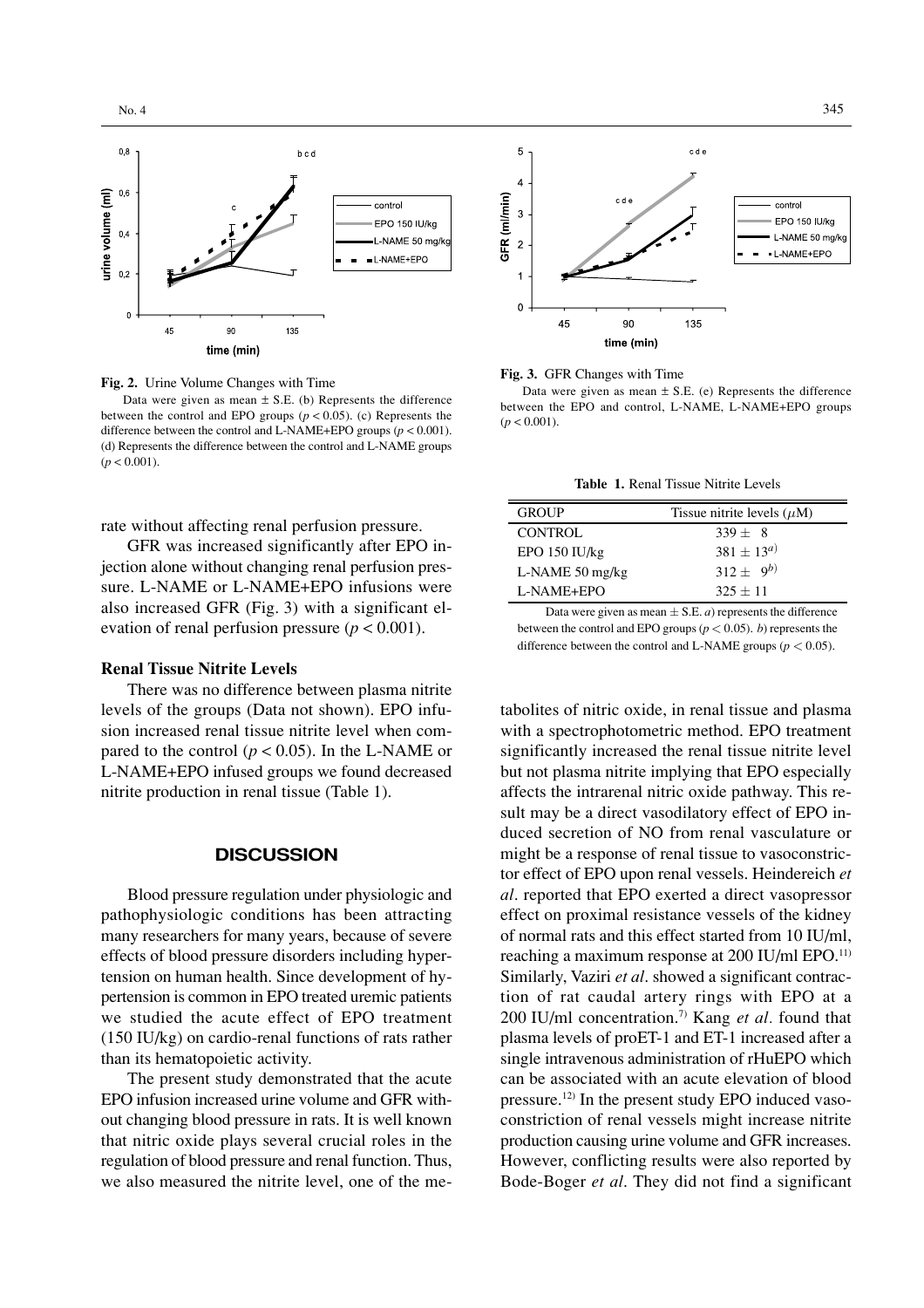contraction response to EPO on rabbit aorta rings.<sup>13)</sup> Moreover, Banerjee *et al*. found that in 24 hr exposure of human umbilical vein endothelial cell in culture to EPO caused a threefold increase in nitric oxide synthase (NOS) transcription.<sup>14)</sup> It seems like that responses of various vascular structures to EPO might also be different. In agreement Wu *et al*. showed that EPO treatment modified the responses and responsiveness to a number of vasoconstrictor and vasodilator compounds in renal interlobular arteries and subcutaneous arteries from patients with renal disease.15) Del Castillo *et al*. have reported an increased urinary excretion of  $NO^{-2}$  and  $NO^{-3}$  in rats treated with rHuEPO. They concluded that decreased activity of endogenous nitric oxide system does not underlie the pressor effect of rHuEPO in normal animals.16) Similarly, Miglion *et al*. measured the urinary NO metabolites  $(NO^{-2} + NO^{-3})$  and indicated that the endogenous NO system activity is enhanced in rHuEPO induced hypertension in rats with normal renal function and a resistance to NO was not developed in renal circulation.<sup>9)</sup> In our study infusion of EPO also resulted in an increased production of nitrite in renal tissues of normal rats and this effect blocked by systemic administration of NOS synthase inhibitor, L-NAME.

On the other hand, NO might be released under hypoxia, as well. Some studies indicated that acute hypoxia upregulates NOS gene expression in different organ systems of the rat such as kidney, lung and heart. Nitric oxide is a potent modulator of mitochondrial respiration, ATP synthesis and K (ATP) channel activity. During hypoxia, mitochondrial NOS (mtNOS), which is an active eNOS-like isoform, involves in altered mitochondrial regulation. NOS I and NOS III mRNA levels were also found upregulated by hypoxia in heart, kidney and lung.17) By increasing synthesis of NO in specific tissues assures the blood flow to tissues *via* vasodilatation.

Besides direct vasodilatory effect, NO has an inhibitory effect on local hypoxia induced factor (HIF-I) activity. Increased activity of NO may be also important for regulation of HIF-I activity. HIF-I stimulates glucose transport to cells. Under hypoxic conditions, energy requirement of cells mainly supplied by glycolysis rather than oxidative phosphorylation.18) This is very important for tissues to adapt to hypoxia.

NO is regulator of oxygen usage in kidney and important for arrangement of chemical work of kidney. It is shown that NO releasing substances reduced consumption of ATP for each Na absorption from proximal tubules. NO inhibits cytochrome c activity of mitochondria in heart and skeletal muscle. Na-K ATPase activity is very important for kidney and it consumes too much energy. The energy that used for sodium reabsorption and work are directly related with  $O<sub>2</sub>$  consumption of kidney and determines the  $O<sub>2</sub>$  needs of the body also. Whereas NO releasing substances like bradykinin decreases the medullar and cortical  $O_2$  dependency, NOS blocker, L-NAME increases ATP consumption per Na+ absorbed.11) In normal body, exogenous EPO infusion will be recognized as an alarm signal for the body. Because EPO is secreted a direct response to hypoxia, body will try to decrease  $O<sub>2</sub>$  consumption. All of these results from cell culture experiments, different effects on different vessel types and effects of NO on cell metabolism suggest that increased production of NO after EPO infusion may not be only response to vasoconstrictor effect of EPO and it may be a mediator of EPO in kidney during hypoxia.

 In spite of EPO induced increases in renal nitrite level and GFR, systemic blood pressure was not affected in the present study. NO inhibition by L-NAME increased the rat blood pressure and pressure induced diuresis. L-NAME+EPO infusion did not cause further increases in the systemic blood pressure but blocked EPO induced GFR increases. Therefore, we suggest that EPO increase in renal tissue would be interpreted as hypoxic emergency and NOS activity might be increased. Increase in NO production in renal tissue may cause urine flow rate increase and increase was more prominent in GFR. GFR increase was either *via* vasodilation of renal vasculature and/or especially shifting main ATP production from renal oxidative phosphorylation to glycolytic pathway to slow down the metabolism which in turn decreases Na/K ATPase activity causing natriuresis and diuresis. These events started by EPO may be specific for kidney tissue. Since increase in GFR mostly related with NO and partly can be blocked by L-NAME infusion, but increase of GFR was more than increase in urine volume. NO may take part in mostly tubular effects of erythropoietin rather than glomerular effects of EPO. Other factors apart from NO could not be excluded, as well.

In conclusion, acute *in vivo* EPO infusion increases GFR and urine volume in renal tissue with